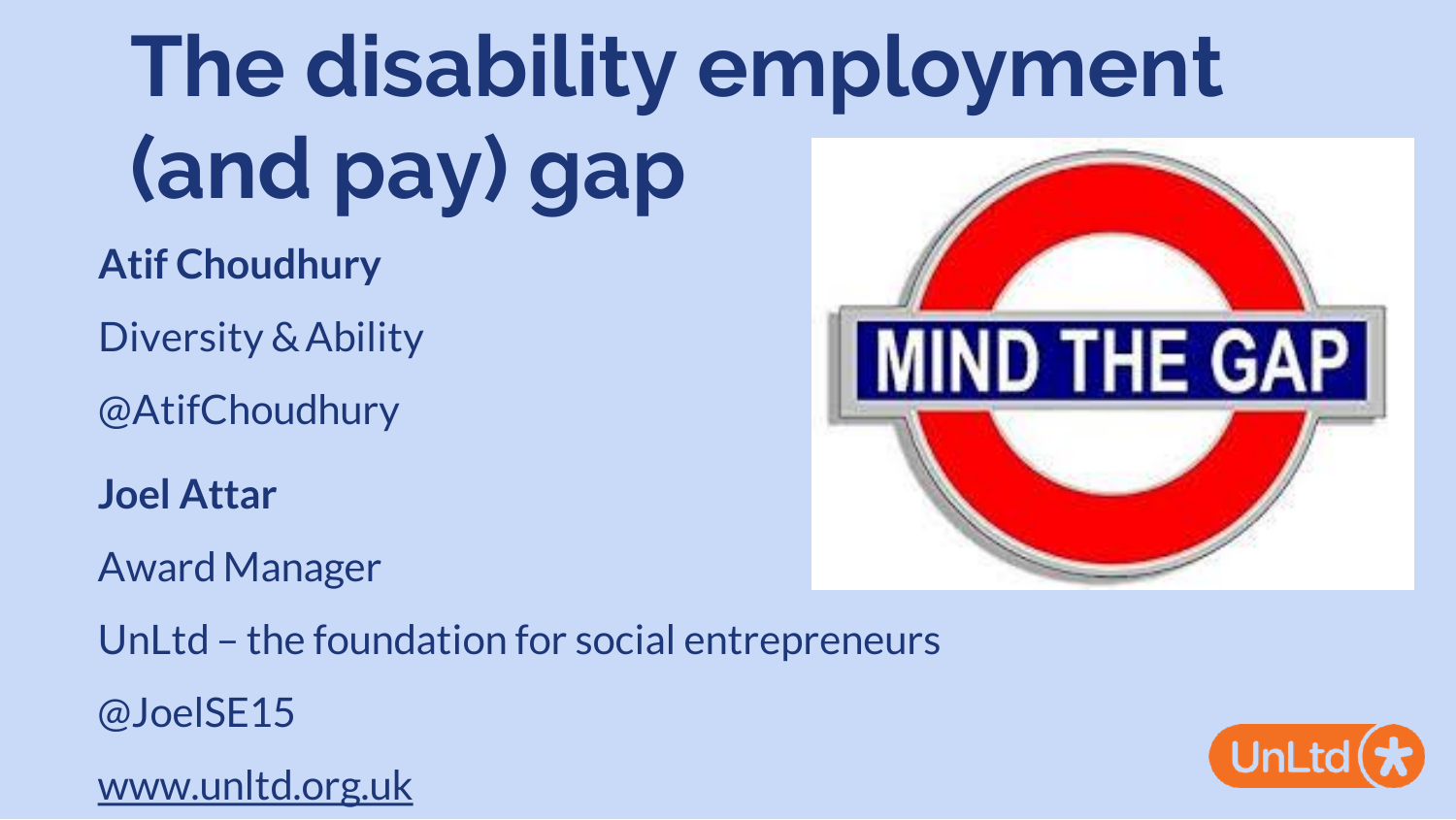# **Are you being diversish?**

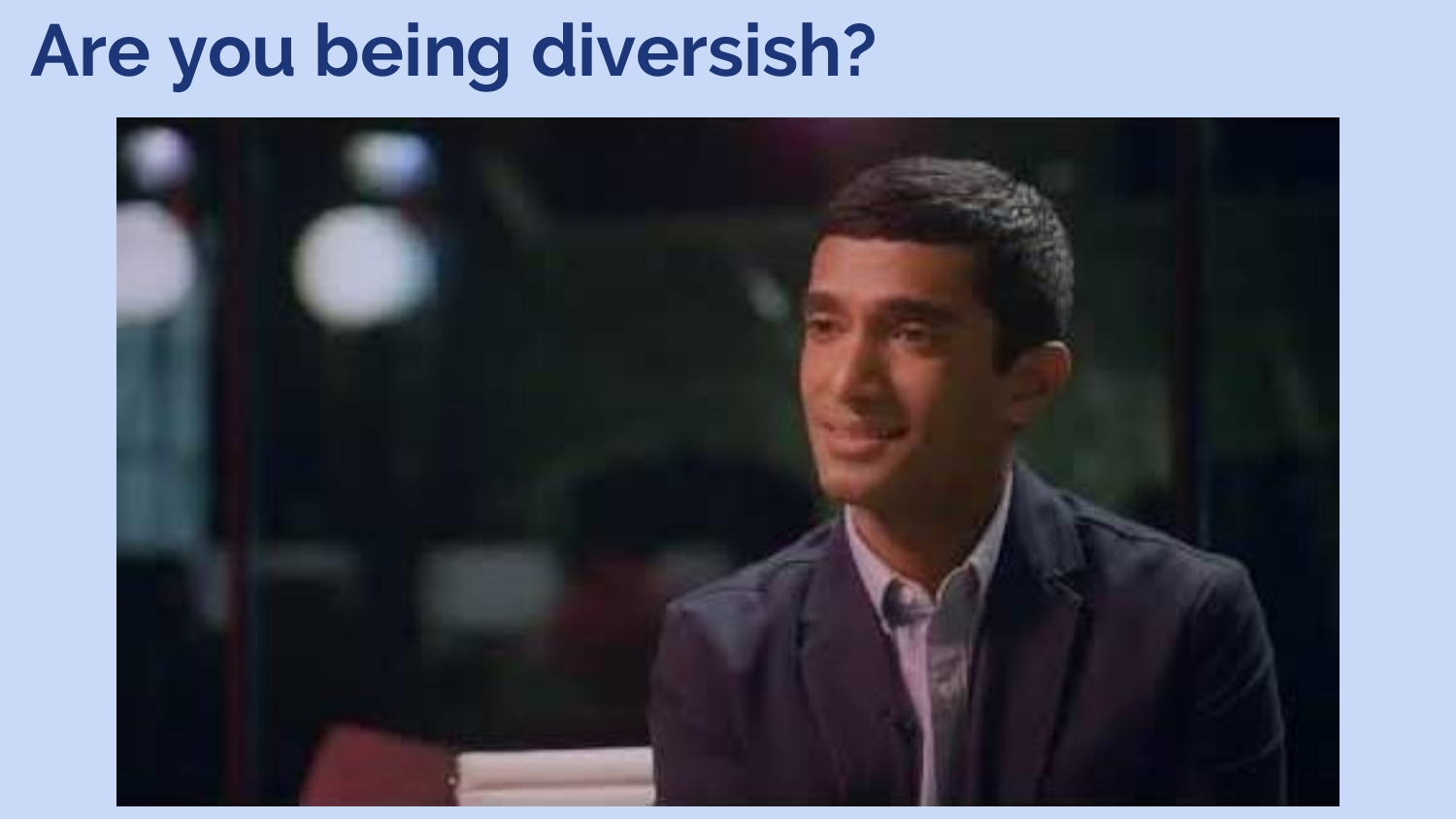# Our mission

We find social entrepreneurs with bold solutions to today's challenges.

Through funding and support, we help them to realise their potential and create lasting change.



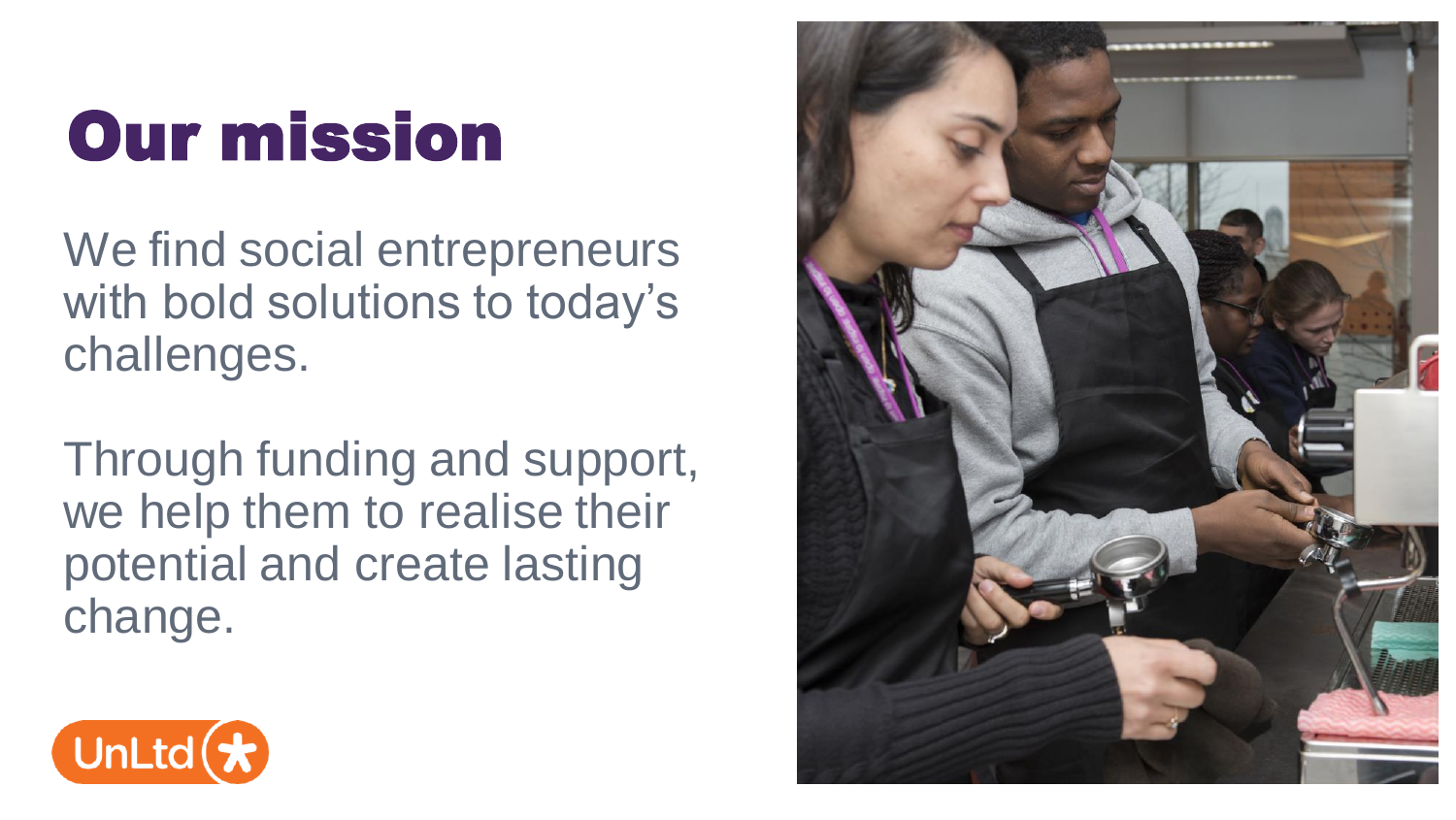## Our three focus areas



### Solutions for an ageing society

### Access to employment





### Resilient communities



We will support 50 social entrepreneurs to address the challenges of an ageing society.

We will create 3000 jobs and training opportunities for those furthest from the labour market.

We will work with up to 50 underserved communities, unleashing the power of social leaders to transform where they live.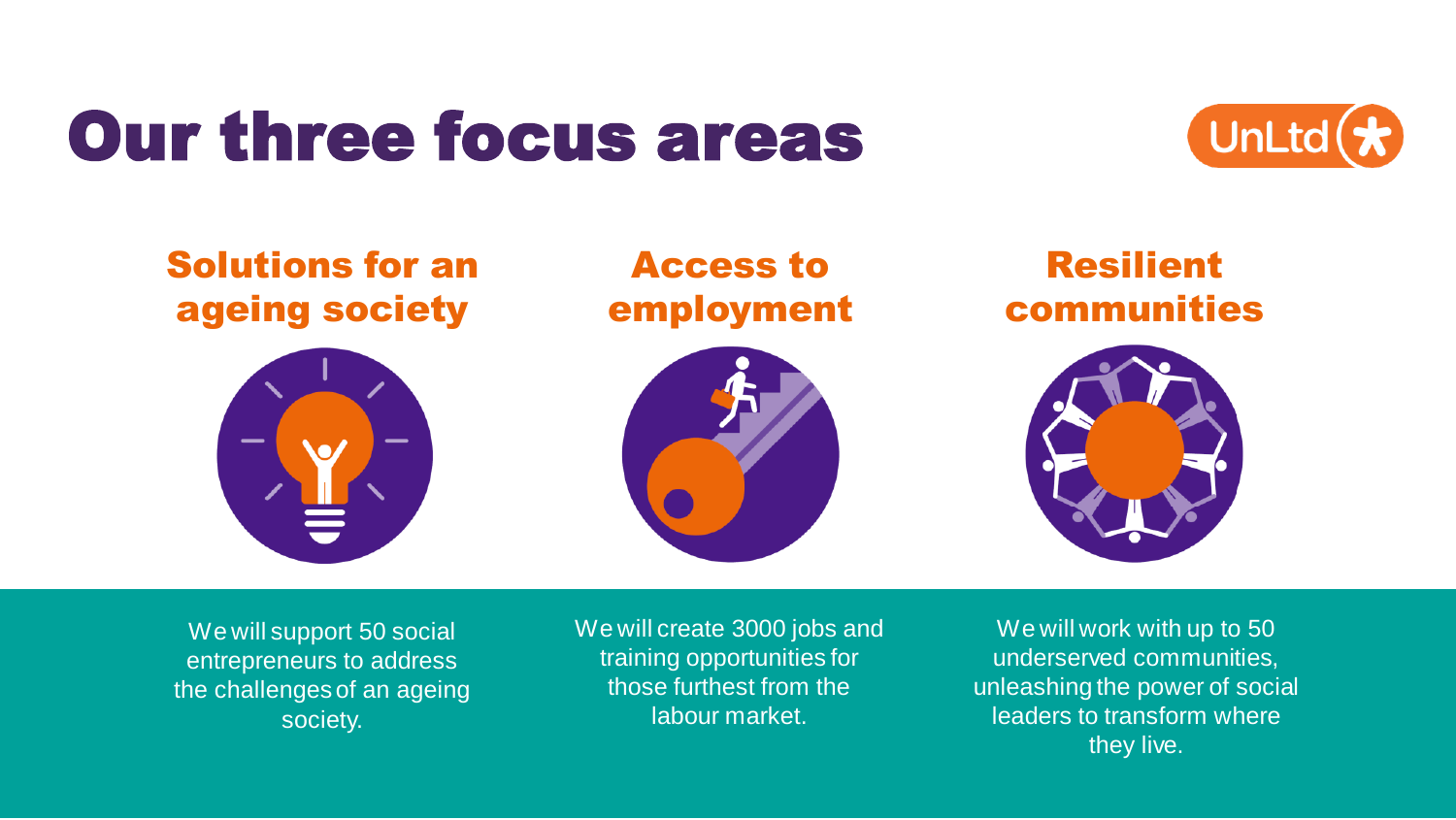# **The scale of the problem**

- There are around 13.3 million disabled people in the UK (almost 1 in 5 of the population)
- Around 18% of working age adults are disabled, approx. 7.6 million people.
- 3.9 million disabled people are in employment, yet
- Just half of working-age disabled people have a job.
- The disability employment rate stands at just 52%. What about the other 48%?

(sources: Disabled Living Foundation & Labour Force Survey)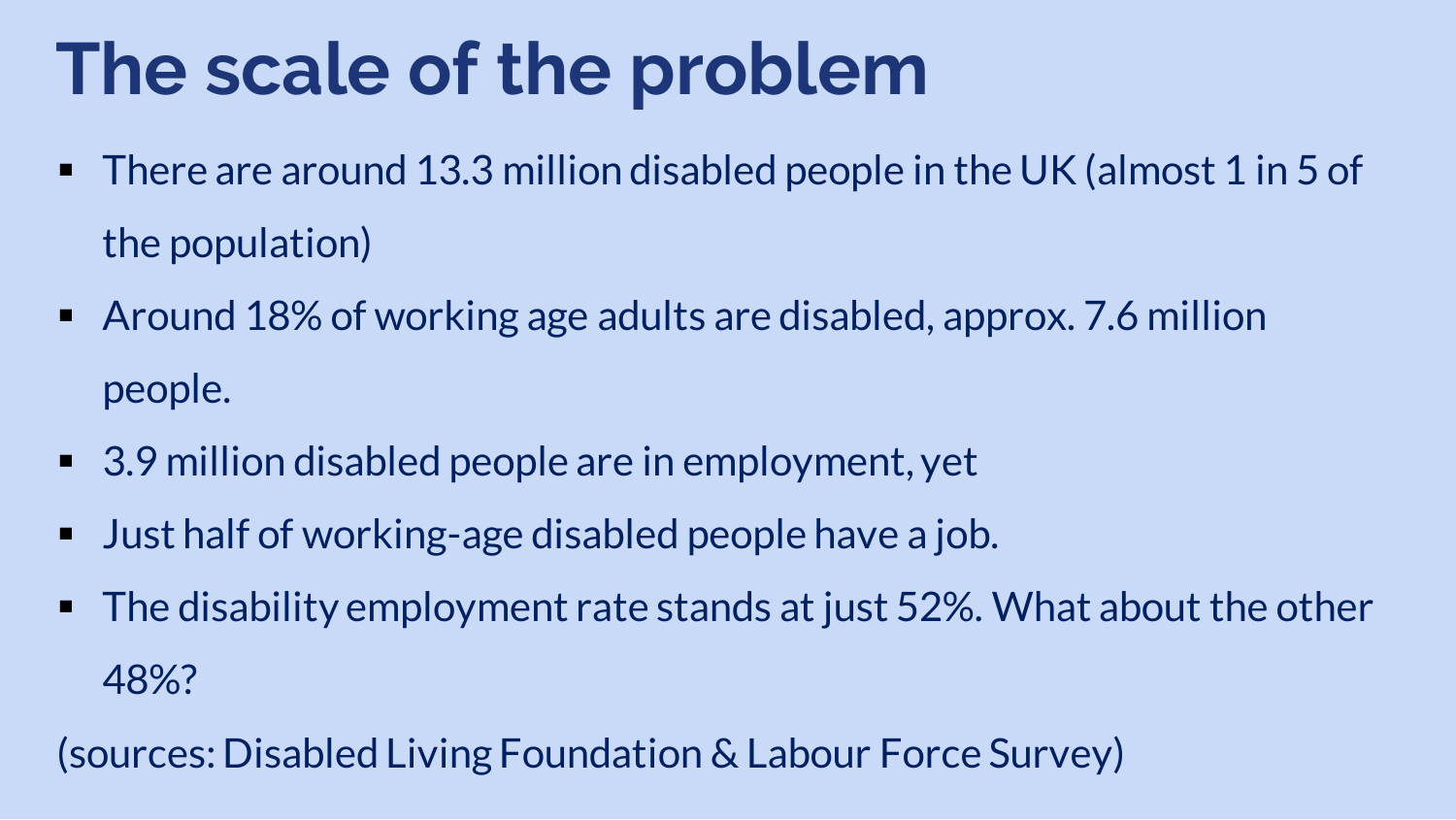## And for those who are in work:

 $\triangleright$  Research from Scope found that a disabled person applies to 60% more jobs

than a non-disabled counterpart before gaining access to a job.

- $\geqslant$  20 per cent of disabled people go as far as hiding their disability from their employer.
- $\geq 48$  per cent of disabled people have worried about sharing information about their impairment or condition with their employer

For every 100 disabled people who move in to work, 120 leave

(source: Scope July 2017)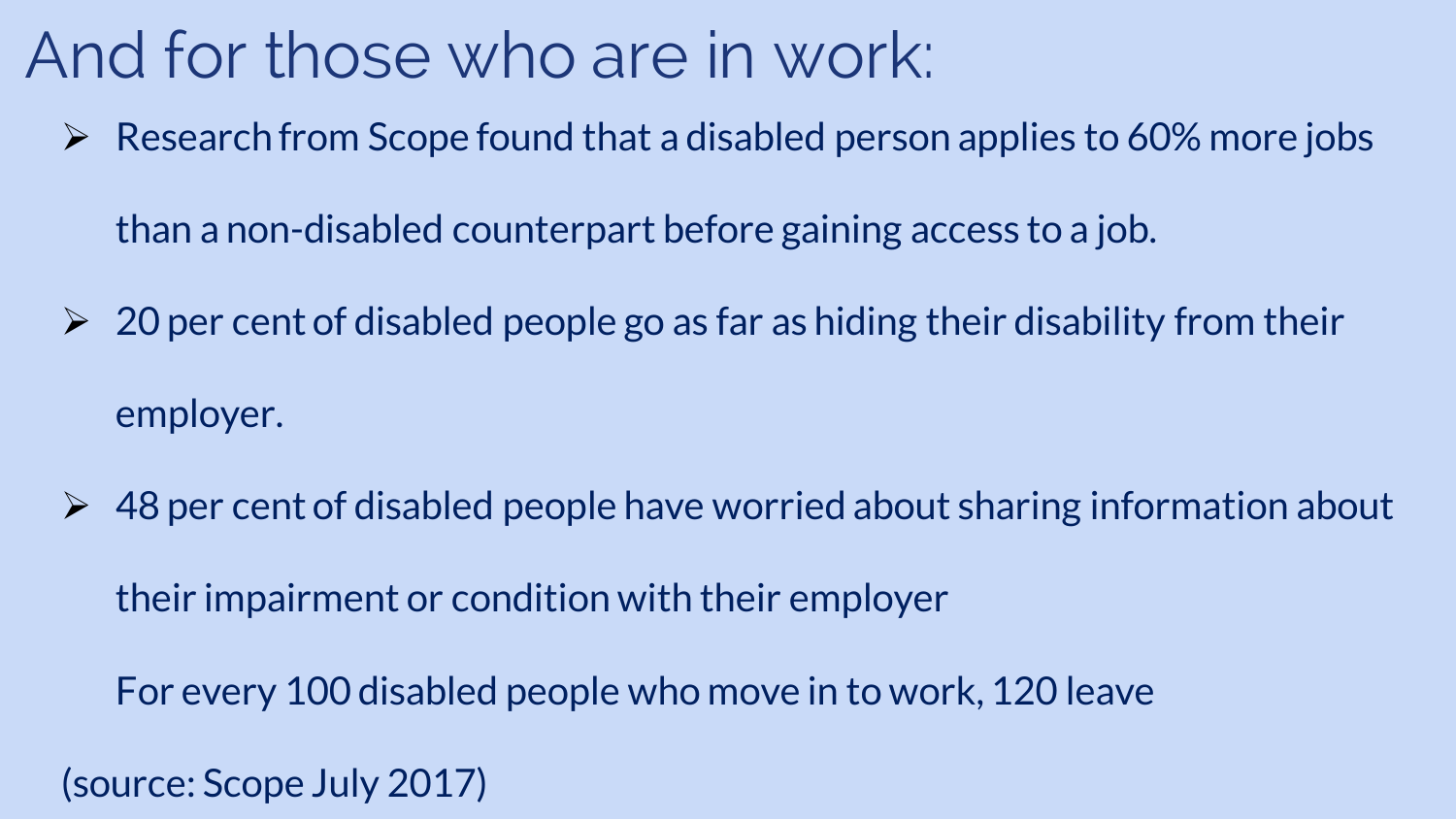### Our approach

**1**

**2**

**3**

#### **Test Good Ideas**

(Move fast and fix things)

**Scale What Works**

(Grow and accelerate impact)

#### **Get Others Involved**

(Scope, VM, DWP, Advisory Group)

SCOPE **Equality for** disabled people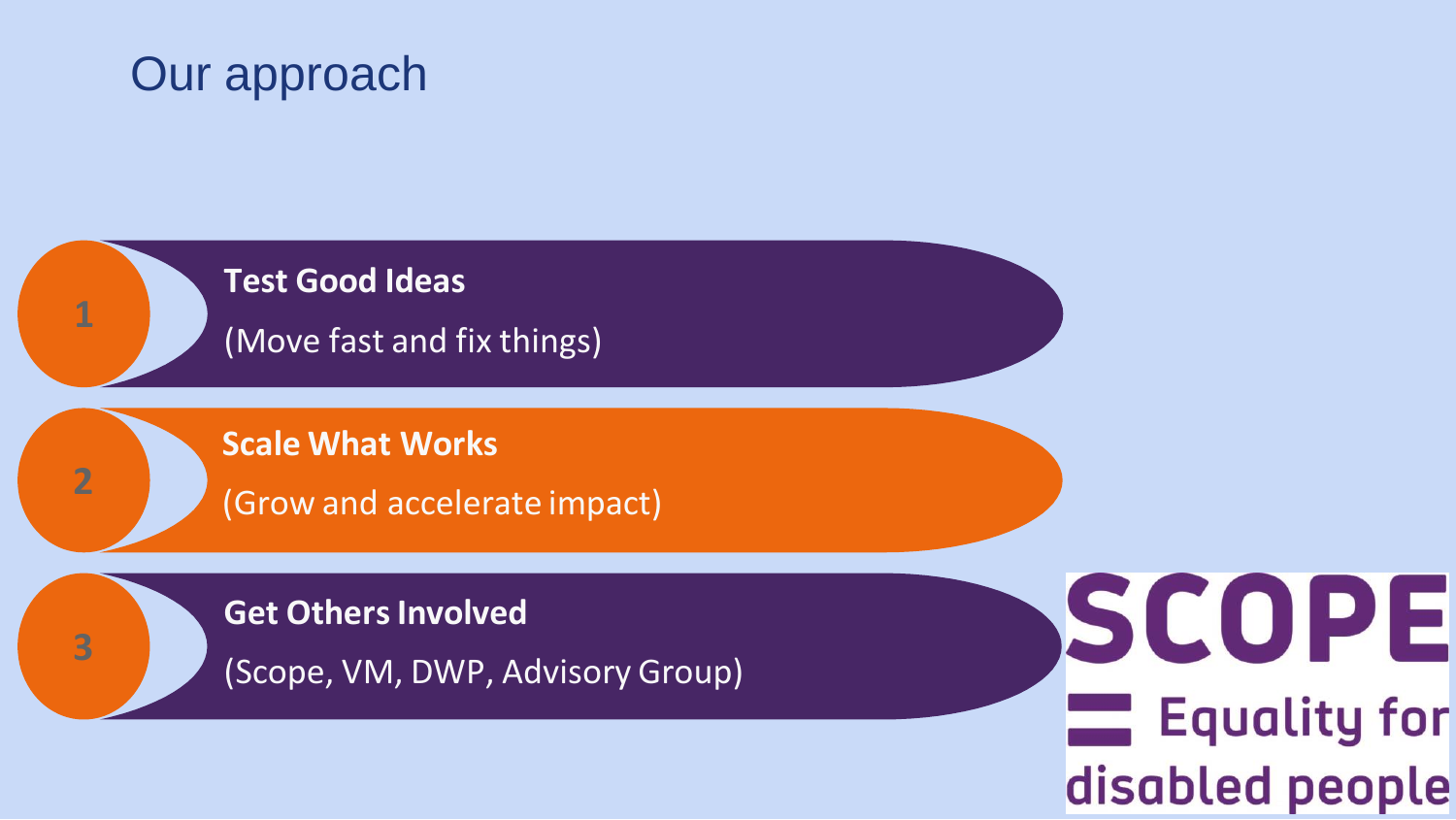# **Should you be recognised for assessing your disability pay gap in addition to your gender pay gap?**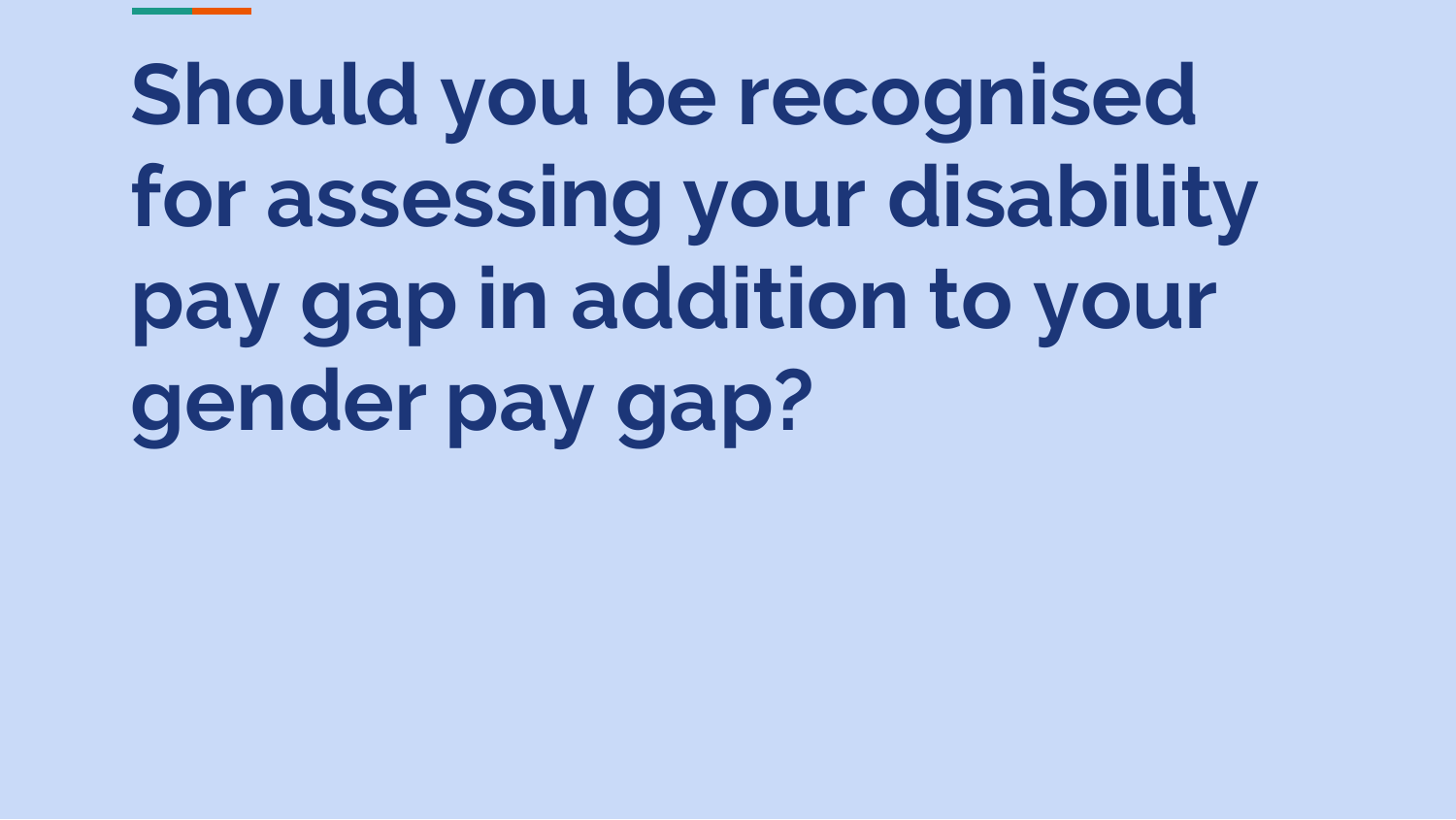

Equality and Human **Rights** Commission 2017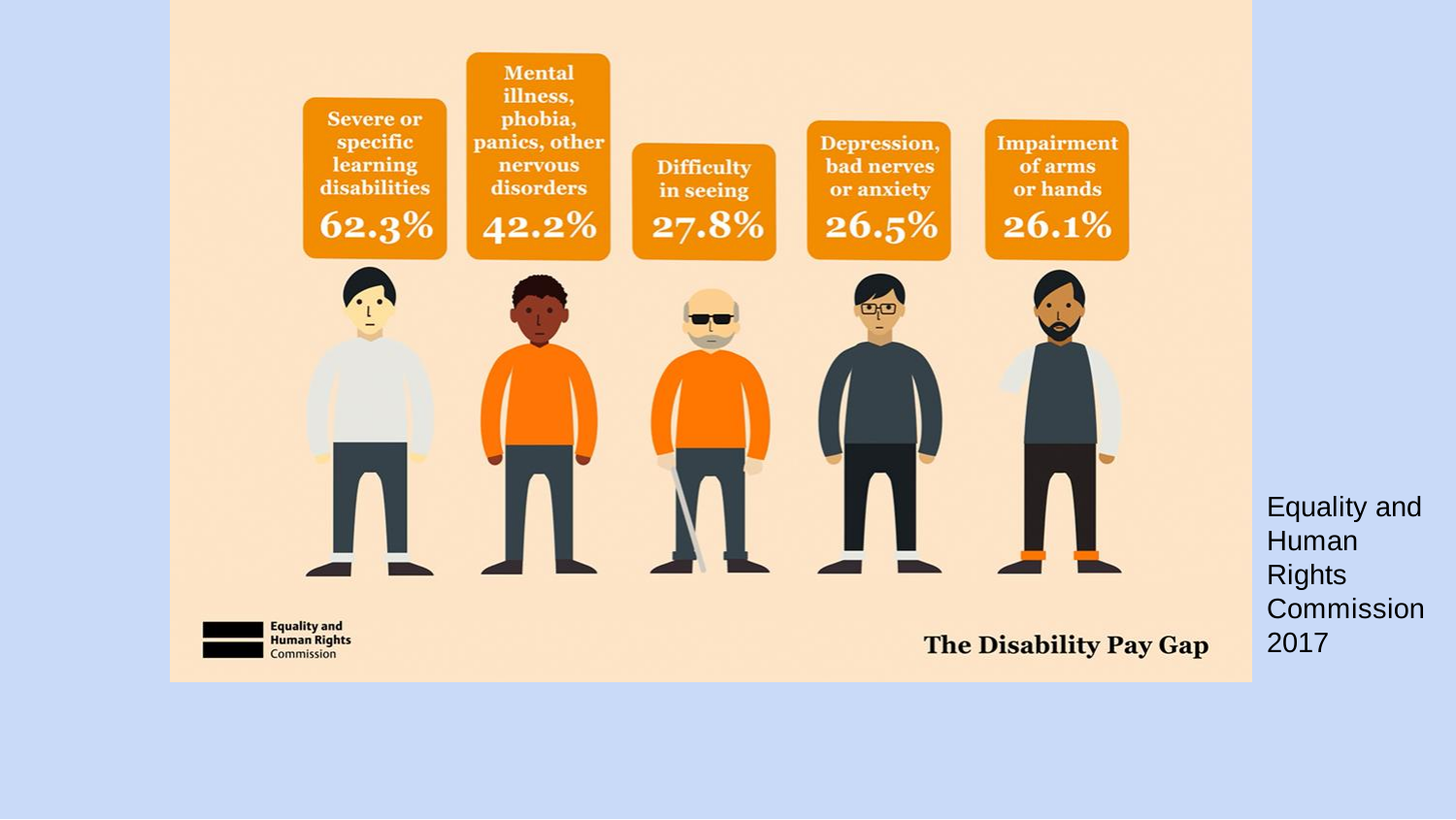## **Percentage of women paid below the Living Wage by disability status**

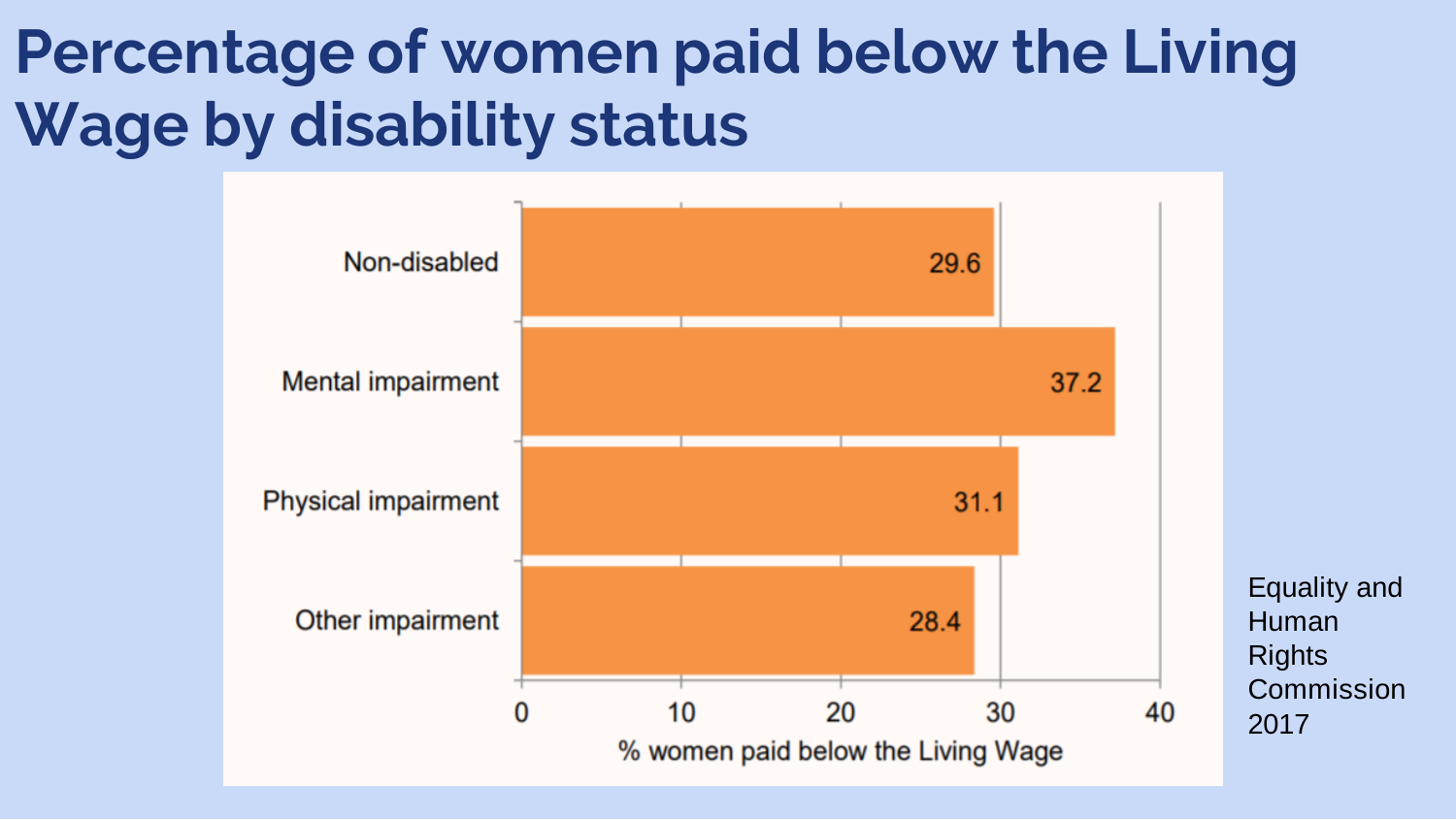# **How do you build trust, remove barriers, tackle disclosure rates, and strengthen your data?**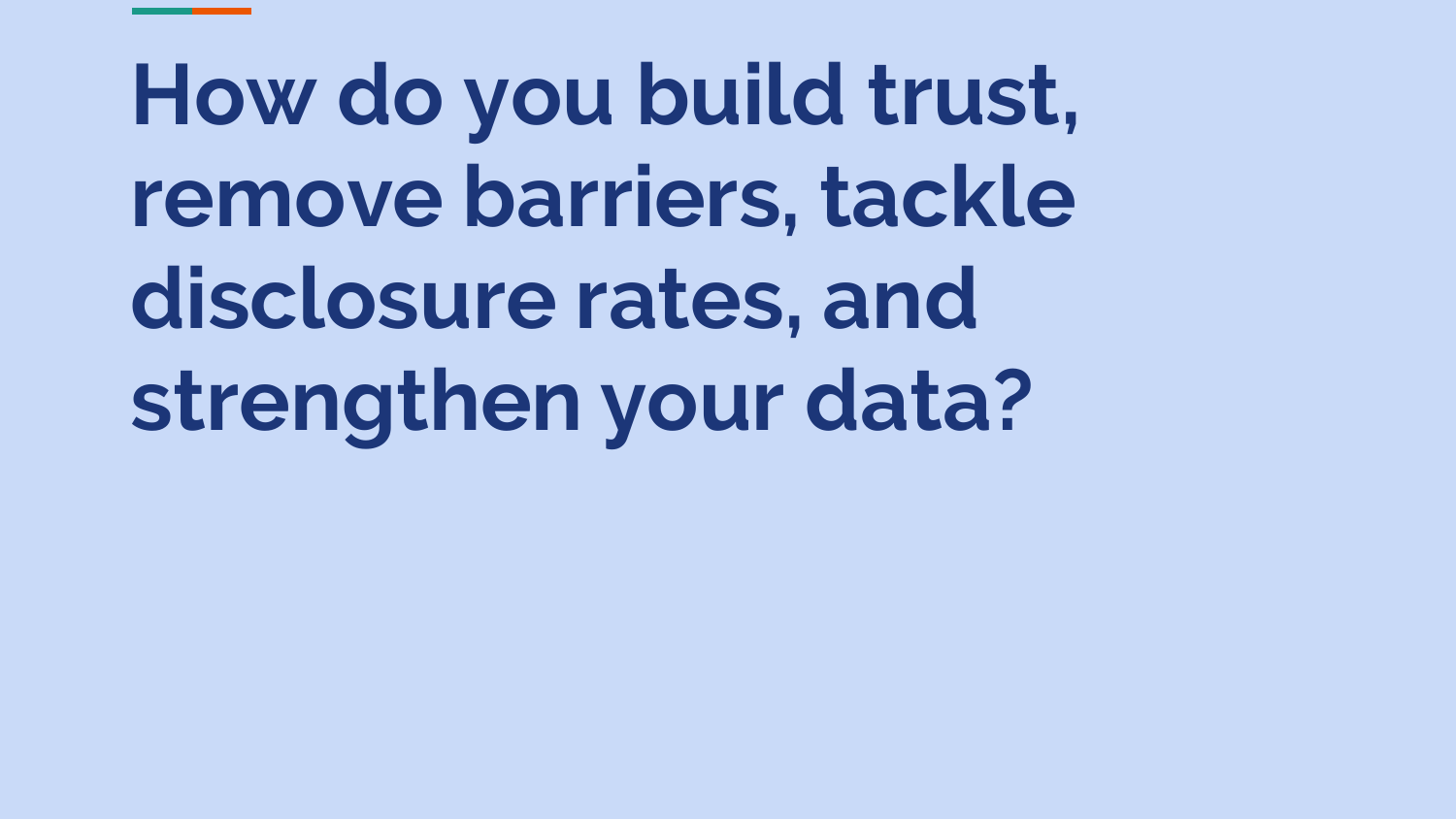## Prepare for the journey **Ht could be a long one**

- **Anticipate**  Assume that many people may have reservations to share, so signpost an anticipatory welcome!
- **Set a Disclosure Goal**  Positive cultural changes around disclosure can help to address mental health strain, long term absenteeism whilst strengthening retention and the voice of inclusion.
- **Inspire**  By inspiring an attitudinal, cultural shift and utilising an accessibility passport, you will be able to collect new data.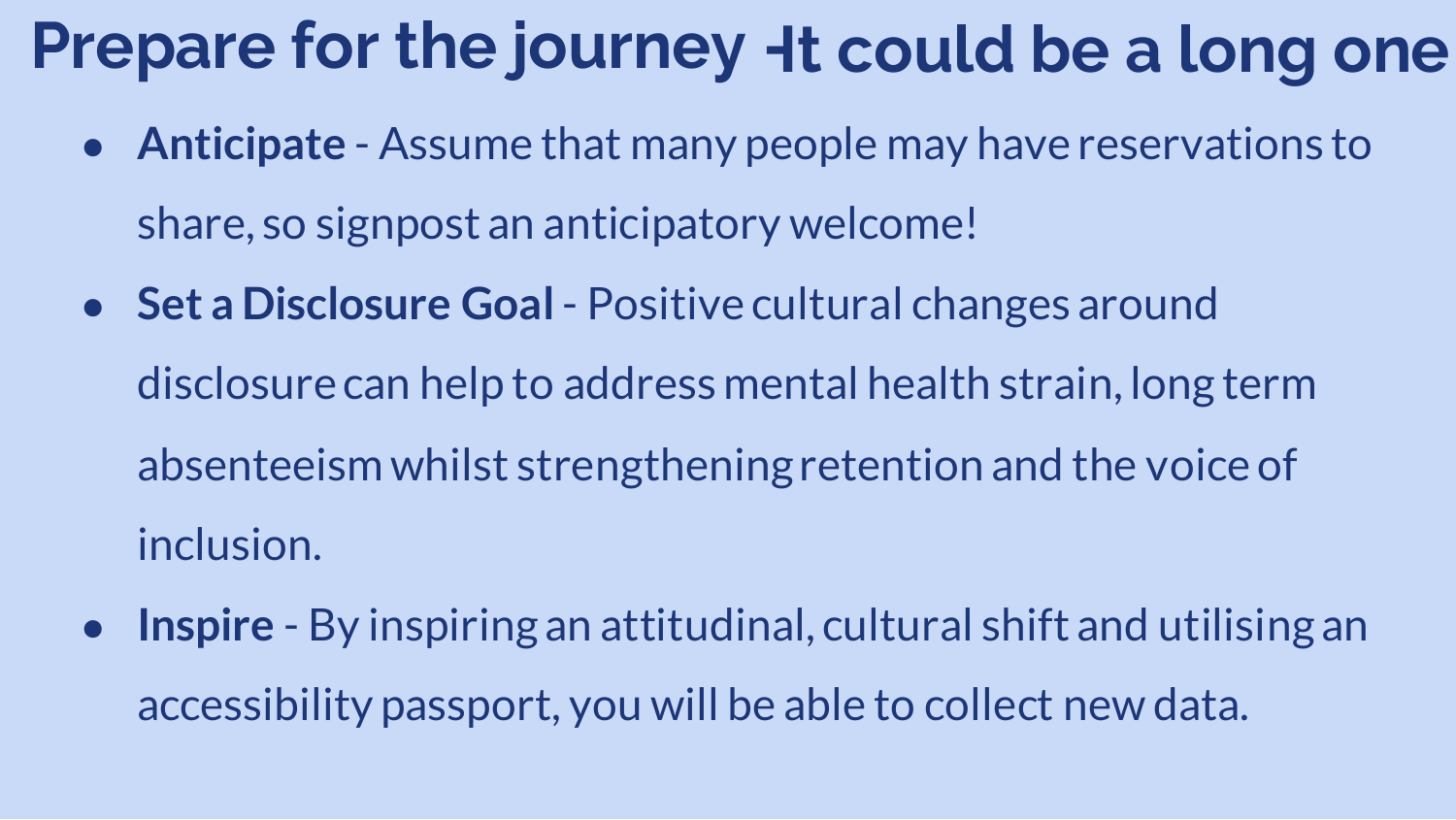## **Freedom of Movement - Accessibility Matters**

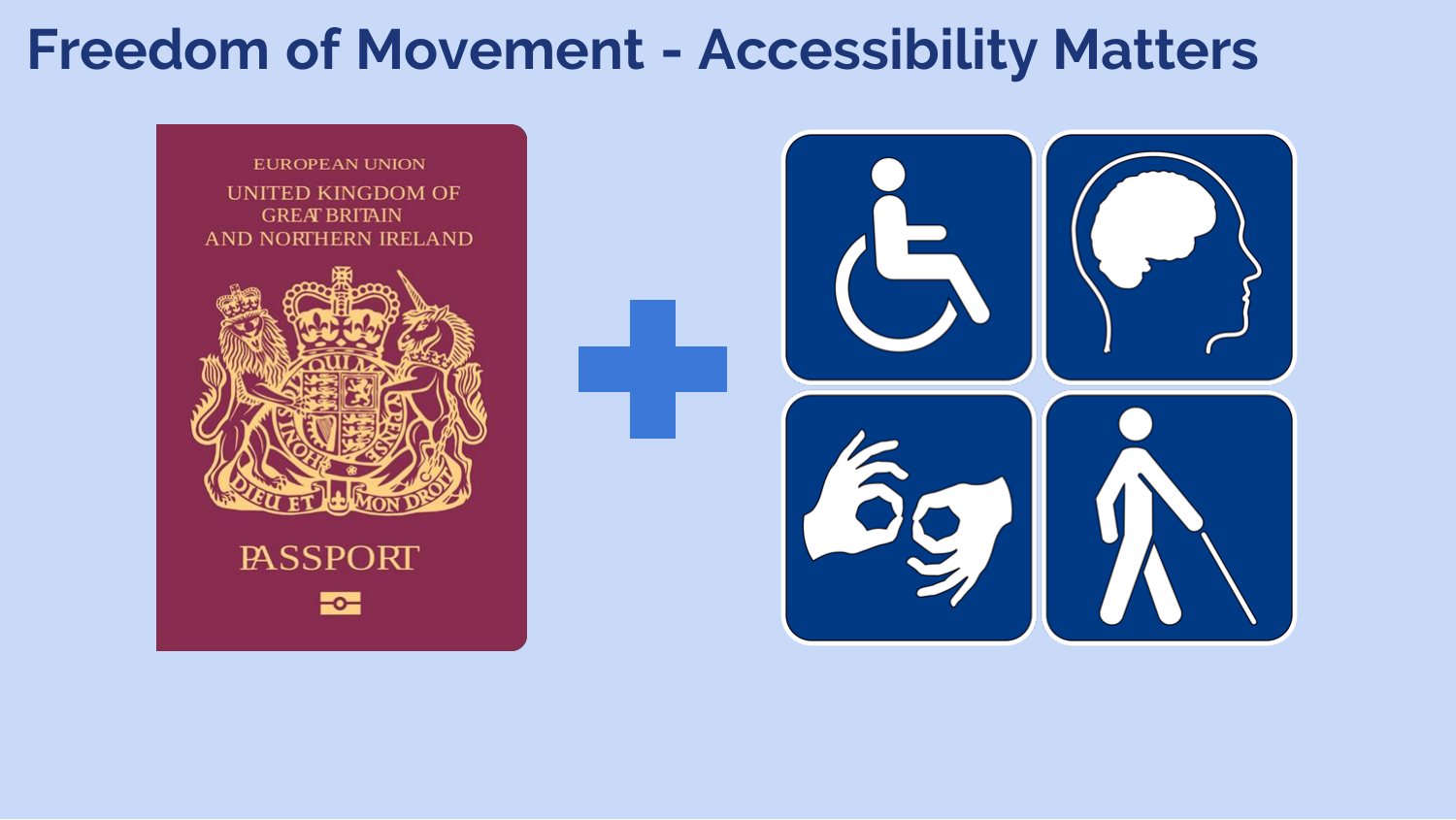## **How do you achieve positive culture shifts to tackle the employment and pay gap?**

- **Celebrate the difference** and 'diversity of thought' within your workplace.
- **Encourage and Anticipate** difference at **your** recruitment stage.
- **Converse with people - 'Nothing about us, without us'**. Have those difficult conversations about inclusion, to move forward. Reverse Mentoring, blind CVs, 360 interviews.
- **Educate your leaders on inclusion** encourage them to think positively about it. The diversity of talent is a business case.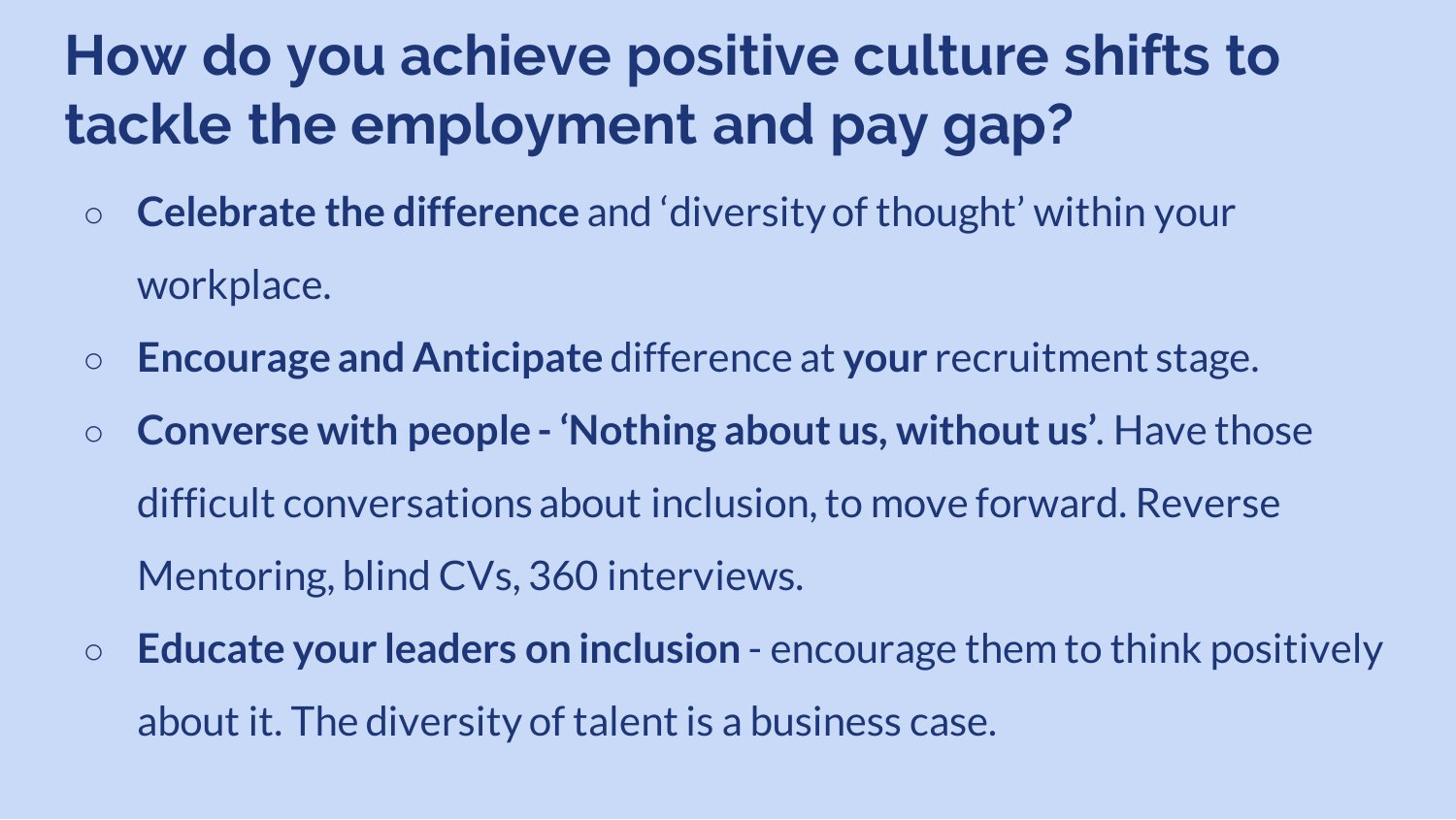## **Five Takeaways - Compliance vs Culture**

- **1. Keep your data intersectional -** Without an intersectional perspective, can you really have an inclusive one?
- **2. Socio-economics**  How affordable is it to be disabled and work for your company?
- **3. Tool up!** Utilise and demystify 'Assistive Technology' within the workplace.
- **4. Job Sharing -** program at senior management level could tackle the pay gap. Part time work doesn't!
- **5. Build a home**  Compliance is just the foundations; it is up to you to build the home.